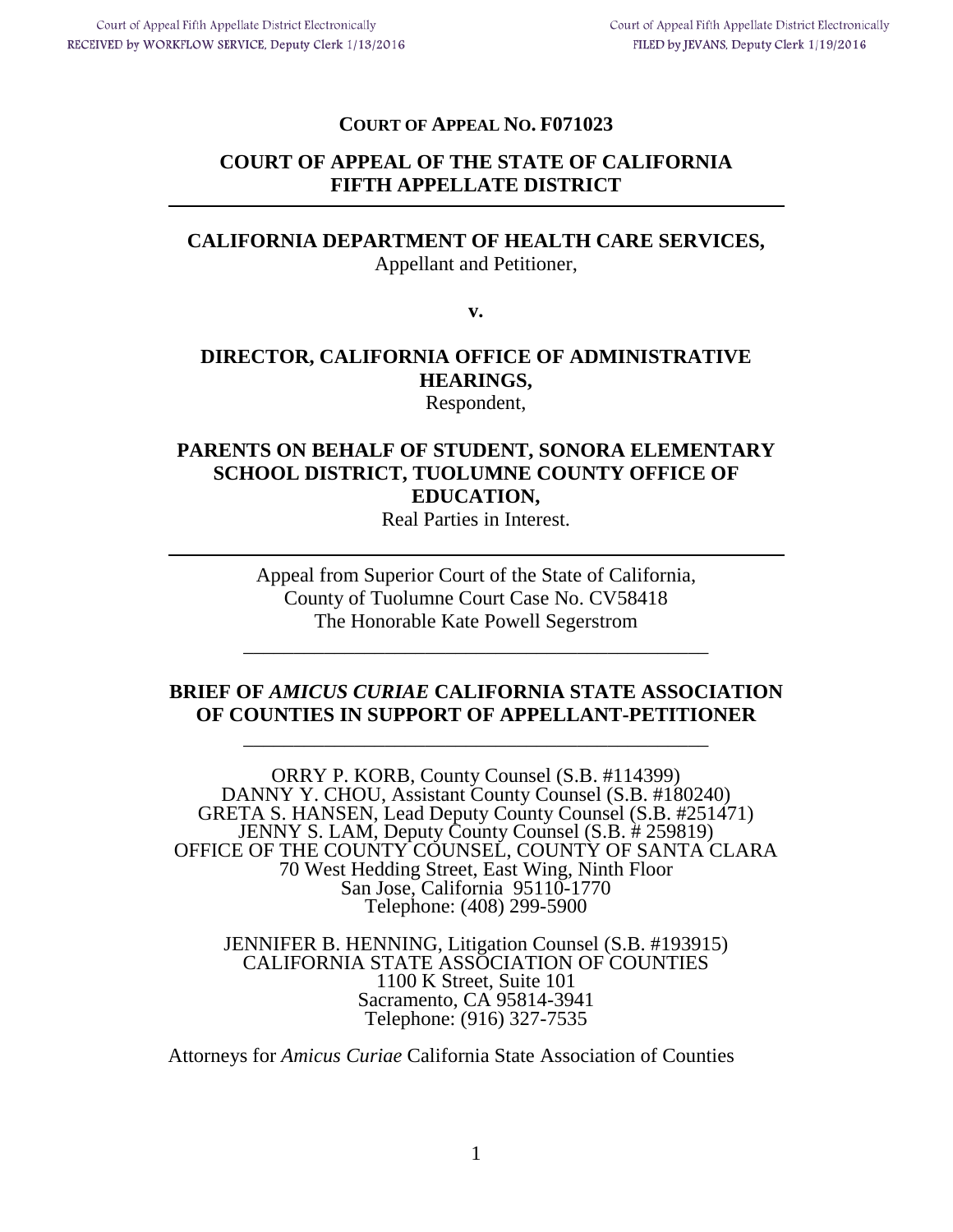# **TABLE OF CONTENTS**

| A. CCS Has a Long History of Providing Medical Services to<br>Children with Disabilities in California, and the<br>Program Predates the Individuals with Disabilities                  |
|----------------------------------------------------------------------------------------------------------------------------------------------------------------------------------------|
| Following Adoption of the EAHCA and IDEA, CCS Has<br>Remained Responsible Only for Medically Necessary<br>PT and OT; Local Education Agencies Must Provide                             |
| C. CCS' Process for Determining Medical Necessity Is<br>Wholly Consistent with the IDEA and California Law                                                                             |
|                                                                                                                                                                                        |
| A. Reversal of the Superior Court's Decision Would Disrupt<br>the Long-Standing Division of Responsibilities and<br>Funding Streams for Agencies Serving Children with<br>Disabilities |
| B. A Decision in Parents' Favor Would Create a Patchwork<br>of Appeal Processes that Would Be Impossible for<br>CCS to Administer and for CCS Families to Navigate 18                  |
| C. Parents Should Not Be Allowed to Cherry Pick the Process<br>by Which They Contest a Medical Necessity                                                                               |
|                                                                                                                                                                                        |
|                                                                                                                                                                                        |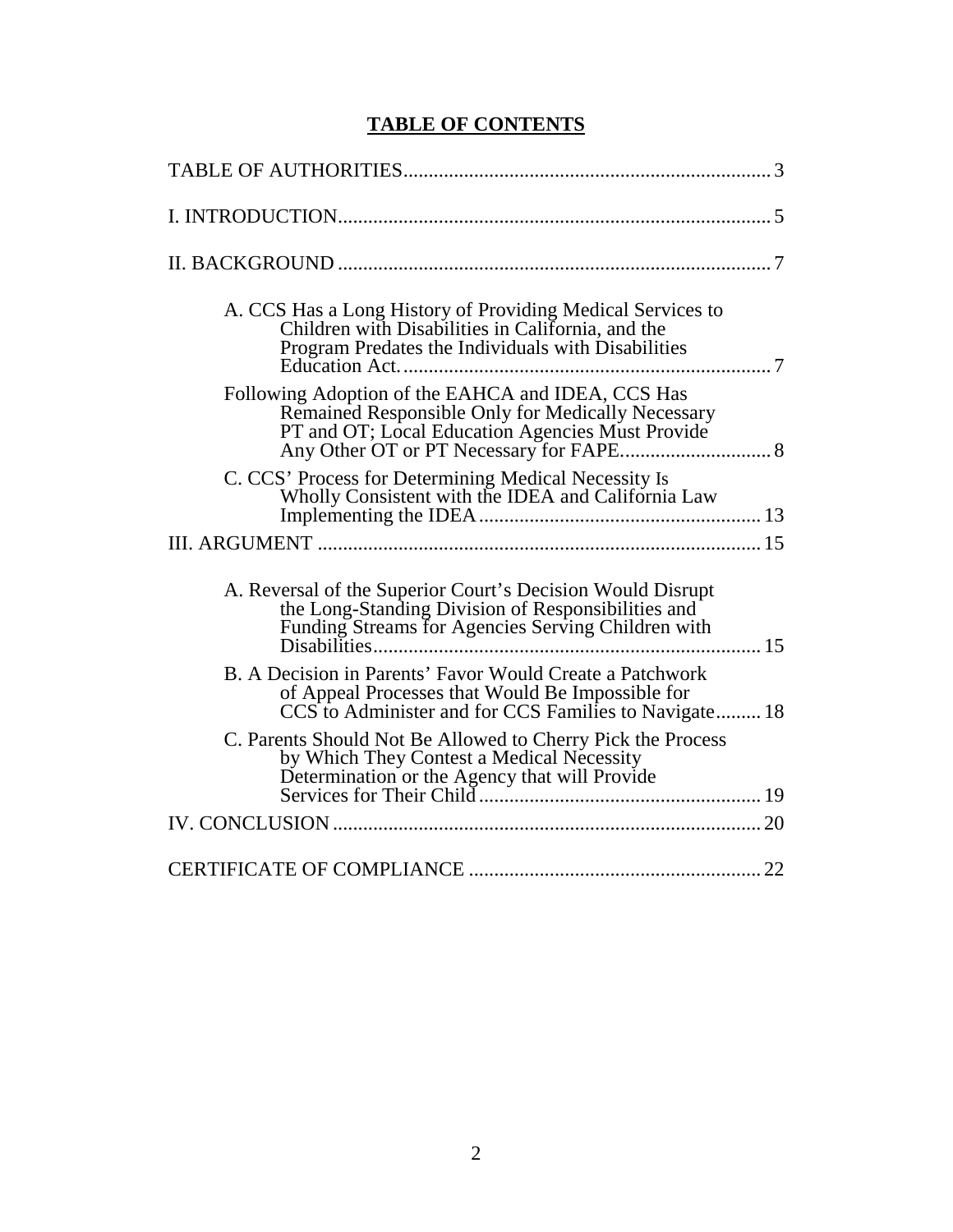# **TABLE OF AUTHORITIES**

# **Cases**

*Douglas v. Cal. Off. of Admin. Hearings* (N.D. Cal. 2015) 78 F.Supp.3d 9426, 7, 13

# **Statutes**

# **Other Authorities**

| Cal. Dept. of Health Services, CCS Manual of Procedures, "Chapter 4: The California Children Services Program for Children with Cerebral Palsy and Other Physical Handicaps in the Public Schools," § 4.4.2(H)(2) (taken from |
|-------------------------------------------------------------------------------------------------------------------------------------------------------------------------------------------------------------------------------|
|                                                                                                                                                                                                                               |
| Legislative Analyst's Office, Overview of Special Education in California                                                                                                                                                     |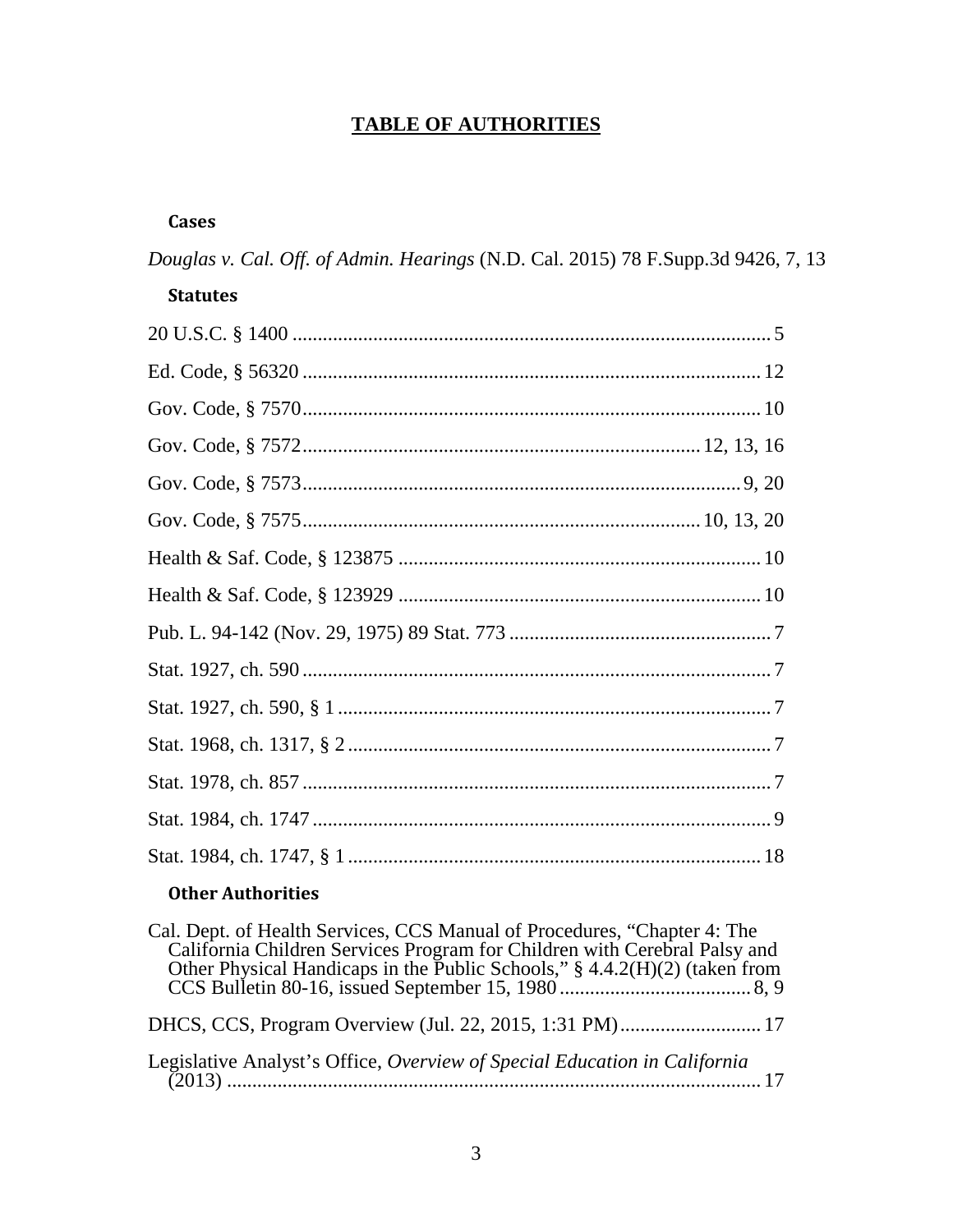| State Interagency Cooperative Agreement between The California<br>Department of Education and The California Department of Health<br>Services, Children's Medical Services Branch, California Children |  |
|--------------------------------------------------------------------------------------------------------------------------------------------------------------------------------------------------------|--|
| <b>Regulations</b>                                                                                                                                                                                     |  |
|                                                                                                                                                                                                        |  |
|                                                                                                                                                                                                        |  |
|                                                                                                                                                                                                        |  |
|                                                                                                                                                                                                        |  |
|                                                                                                                                                                                                        |  |
|                                                                                                                                                                                                        |  |
|                                                                                                                                                                                                        |  |
|                                                                                                                                                                                                        |  |
|                                                                                                                                                                                                        |  |
|                                                                                                                                                                                                        |  |
|                                                                                                                                                                                                        |  |

# **Administrative Adjudications**

*Parents on Behalf of Student v. Tuolumne County Cal. Children's Services* (July 15, 2013), Off. of Admin. Hearings, OAH Case No. 201210023812, 16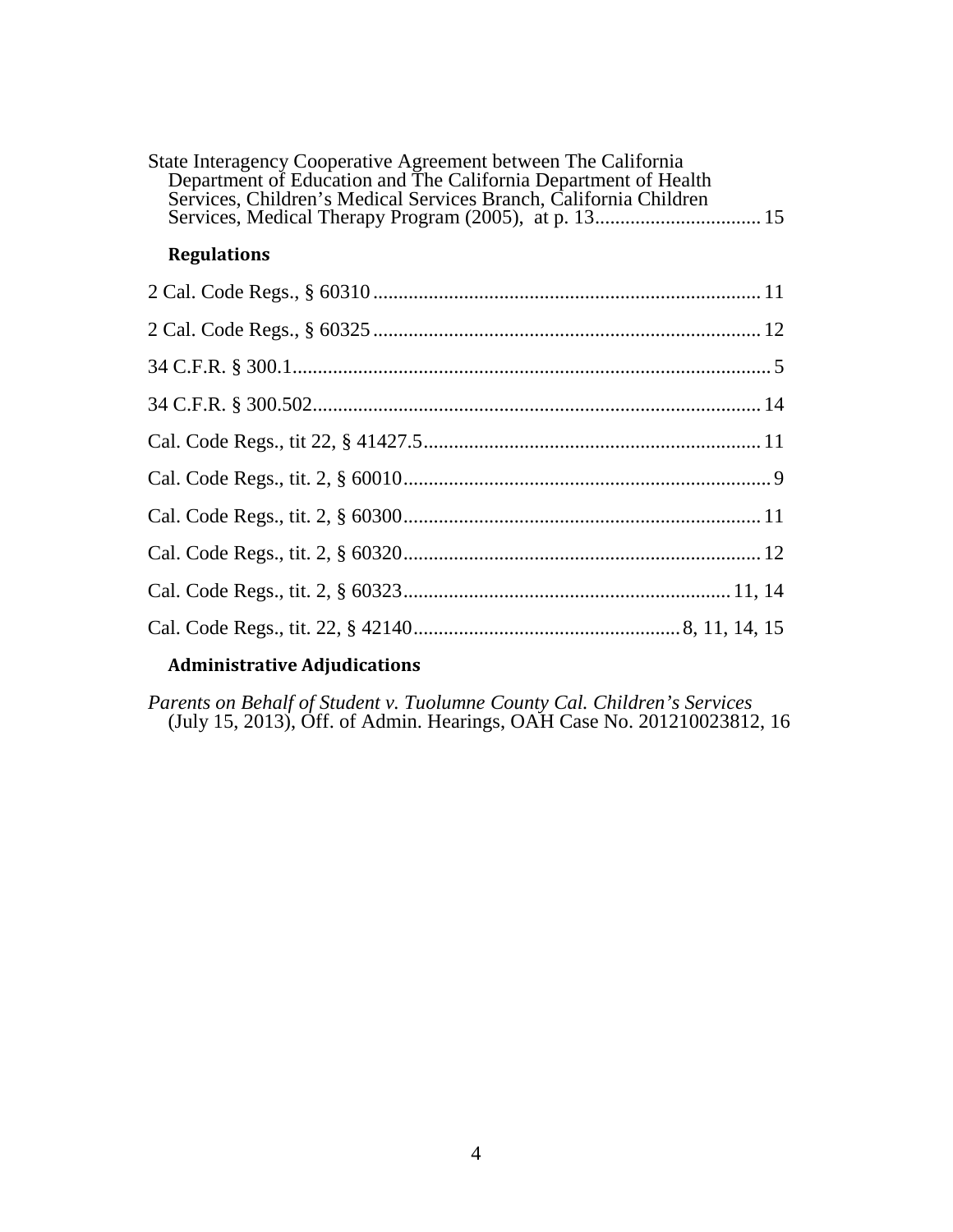#### **I.**

#### **INTRODUCTION**

This is not a case about whether a student has received the full services and due process to which she is entitled under the Individuals with Disabilities Education Act (20 U.S.C. § 1400 *et seq*. ("IDEA")) and federal regulations implementing the IDEA (34 C.F.R. § 300.1 *et seq*.). Instead, this is a case about whether the parents of one child can rewrite the California legislature's carefully crafted framework for providing special education services. Under that framework, responsibility for meeting a child's physical and/or occupational therapy needs is allocated between California Children's Services ("CCS") and local education agencies ("LEAs") based on their respective areas of expertise and funding streams. CCS, a program largely funded through California's Medicaid program, provides *medically* necessary physical therapy ("PT") and occupational therapy ("OT") under a physician's prescription; LEAs provide *educationally* necessary services, including non-medically-necessary PT and OT, funded by federal special education dollars and other public monies. This framework was designed to ensure that all disabled children receive all of the medical and educational services that they need.

The parents in this case ("Parents") chose to ignore state law, which vests the LEAs with exclusive responsibility for non-medically necessary PT and OT to which students are entitled under the IDEA, and instead demanded that CCS provide non-medically necessary services. They ask this Court to overlook the state regulations that require a CCS-approved physician to prescribe any medically necessary services, and that establish the procedure for appealing a CCS physician's determination of medical necessity. And they ask this Court to order CCS to provide their child ("Student") with services that have *not* been deemed medically necessary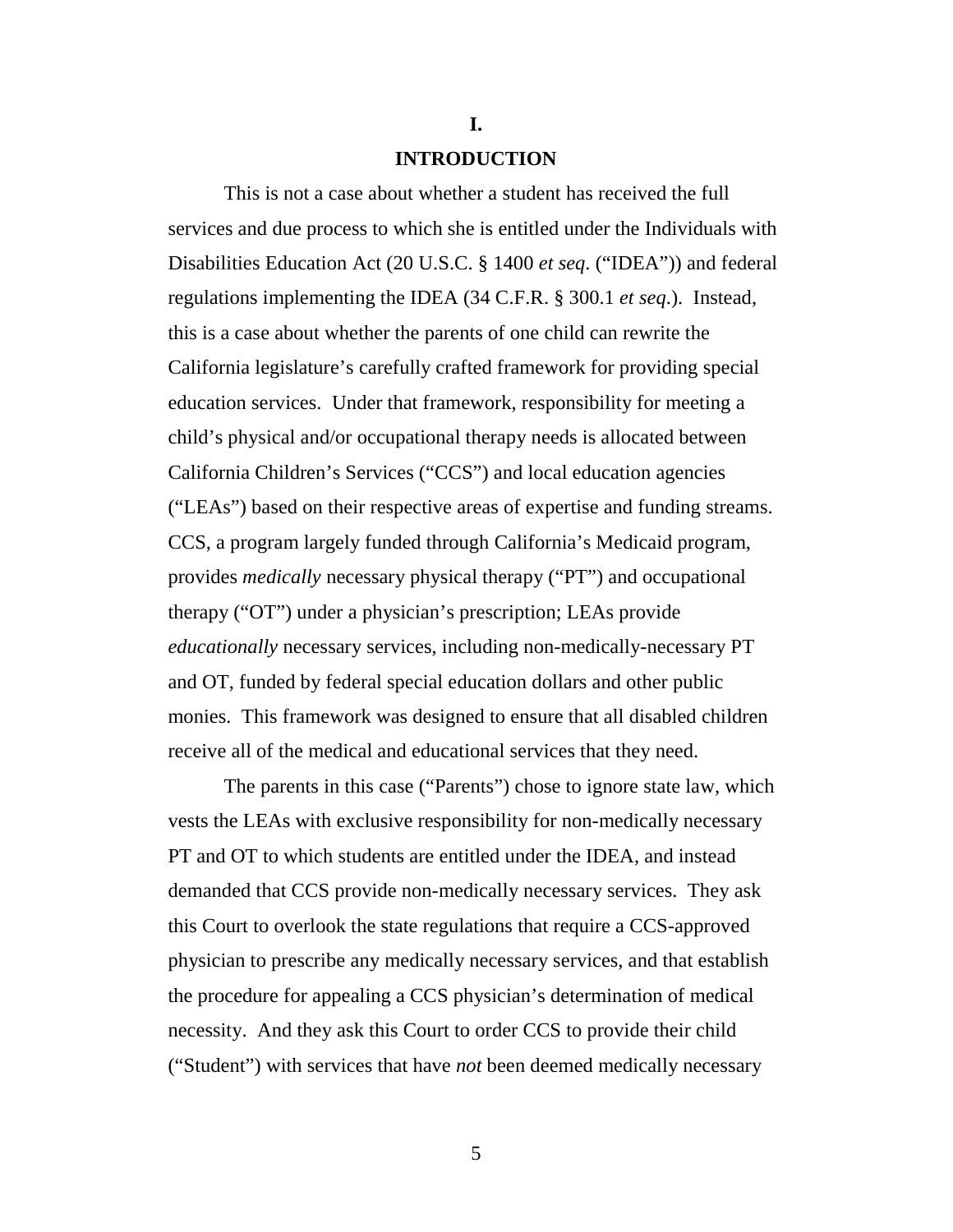by a qualified physician, even though these non-medically necessary services could have been obtained from their child's LEA.

Allowing Parents to flout these regulations would significantly disrupt the framework carefully constructed by the California Legislature to provide medically and educationally necessary services to disabled children. In the decisions below, the Office of Administrative Hearings ("OAH") and superior court expressed clear dissatisfaction with the Tuolumne County CCS program and the briefing presented on its behalf, but the law establishes a very clear division of responsibilities and processes for the provision of OT and PT in the special education context. Failure to uphold this legal distinction would result in confusion and service disruption for all of the state agencies, counties, LEAs, parents, and children involved. CSAC therefore respectfully urges this Court to reverse the superior court's decision against the Petitioner-Appellant.

This conclusion was recently reached by the federal district court for the Northern District of California in a very similar case. The court held that the due process hearing guaranteed by the IDEA and California law implementing the IDEA is "not to reconsider CCS's determination of medical necessity" but to ensure that all special education and related services necessary for the child to benefit from his or her instructional program (i.e., all educationally necessary services) are included in the child's IEP. (*Douglas v. Cal. Off. of Admin. Hearings* (N.D. Cal. 2015) 78 F.Supp.3d 942, 949, app. pending.) The court reviewed the arguments and earlier decisions in this case and explicitly rejected the position urged by the Real Parties in Interest. (*Id*. at p. 949, fn. 4.) The court explained that "the ALJ's authority in the due process hearing is limited to determining whether services are educationally necessary" and "once the ALJ determines that services are educationally necessary, his discretion is limited to allocating provision of the services in accordance with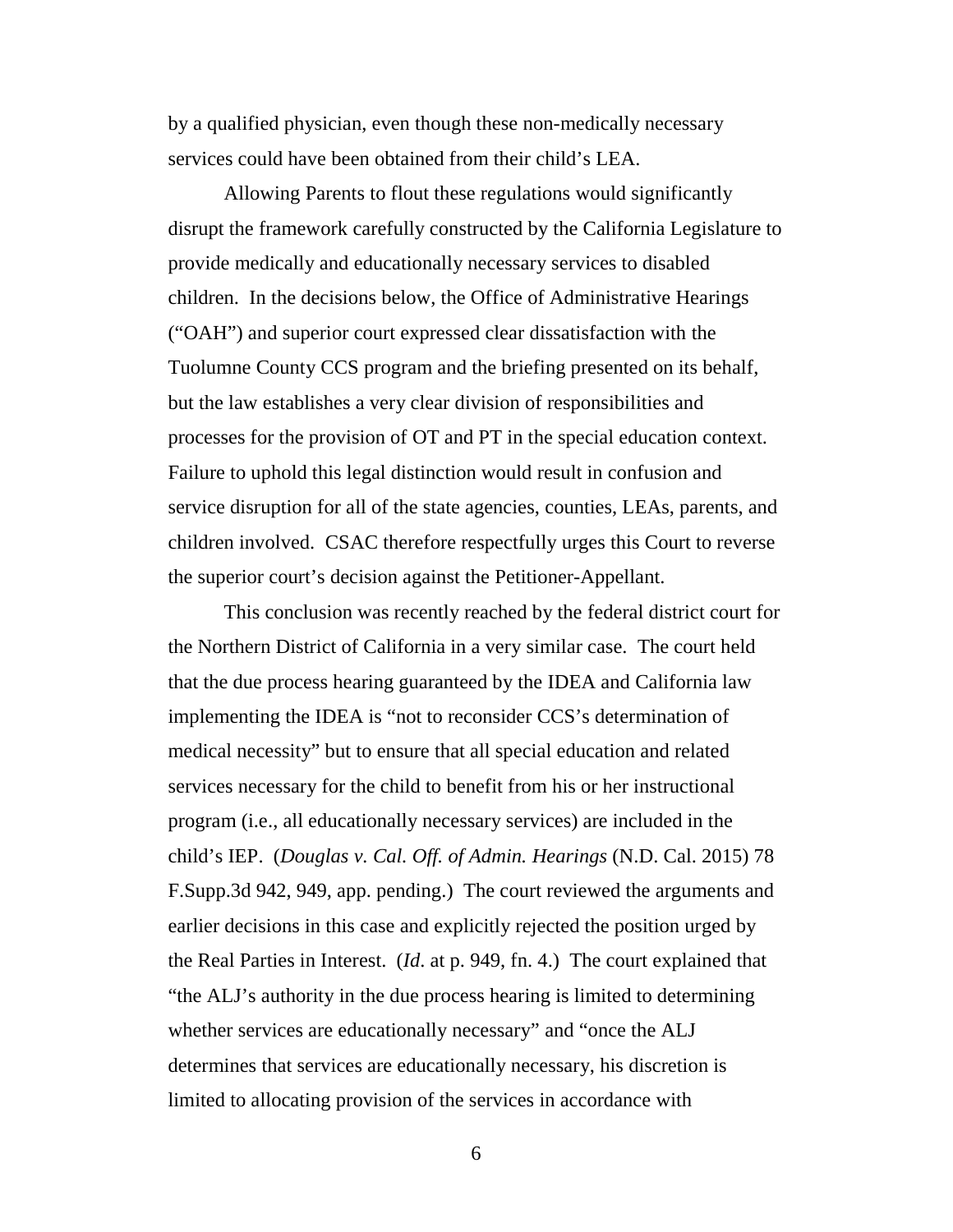[Government Code] § 7575(a)." (*Id*. at p. 949.) We urge this Court to reach the same result.

#### **II.**

#### **BACKGROUND**

# **A. CCS Has a Long History of Providing Medical Services to Children with Disabilities in California, and the Program Predates the Individuals with Disabilities Education Act.**

In addition to being older than the IDEA and the IDEA's predecessor—the Education for All Handicapped Children Act of 1975 (Pub. L. 94-142 (Nov. 29, 1975) 89 Stat. 773 ("EAHCA"))—CCS provides children with a broader array of medical services than are available under the IDEA. As one of the oldest public health programs in the State, CCS has provided free medical services to children with physical disabilities for nearly a century. (Stat. 1927, ch. 590, pp. 1021-1024 (establishing the Crippled Children Services program); Stat. 1978, ch. 857, pp. 2717-2720 (renaming the program as the California Children's Services program).) From the beginning, this groundbreaking program has mandated that the State and counties provide "necessary surgical, medical, hospital, physiotherapy, occupational therapy and other service, special treatment, materials, [and] appliances" for children with disabilities whose parents or guardians are unable to pay. (Stat. 1927, ch. 590, § 1, p. 1021.)

CCS' Medical Therapy Program ("MTP"), in particular, has provided medically necessary PT and OT to children with qualifying medical conditions at public schools long before these services were required to fulfill the State's special education responsibilities under state or federal law. Indeed, the California Legislature established CCS' MTP services as early as 1969. (*See* Stat. 1968, ch. 1317, § 2, p. 2490.) In contrast, it was not until 1975 that Congress passed the EAHCA, which required that states provide a free appropriate public education ("FAPE") to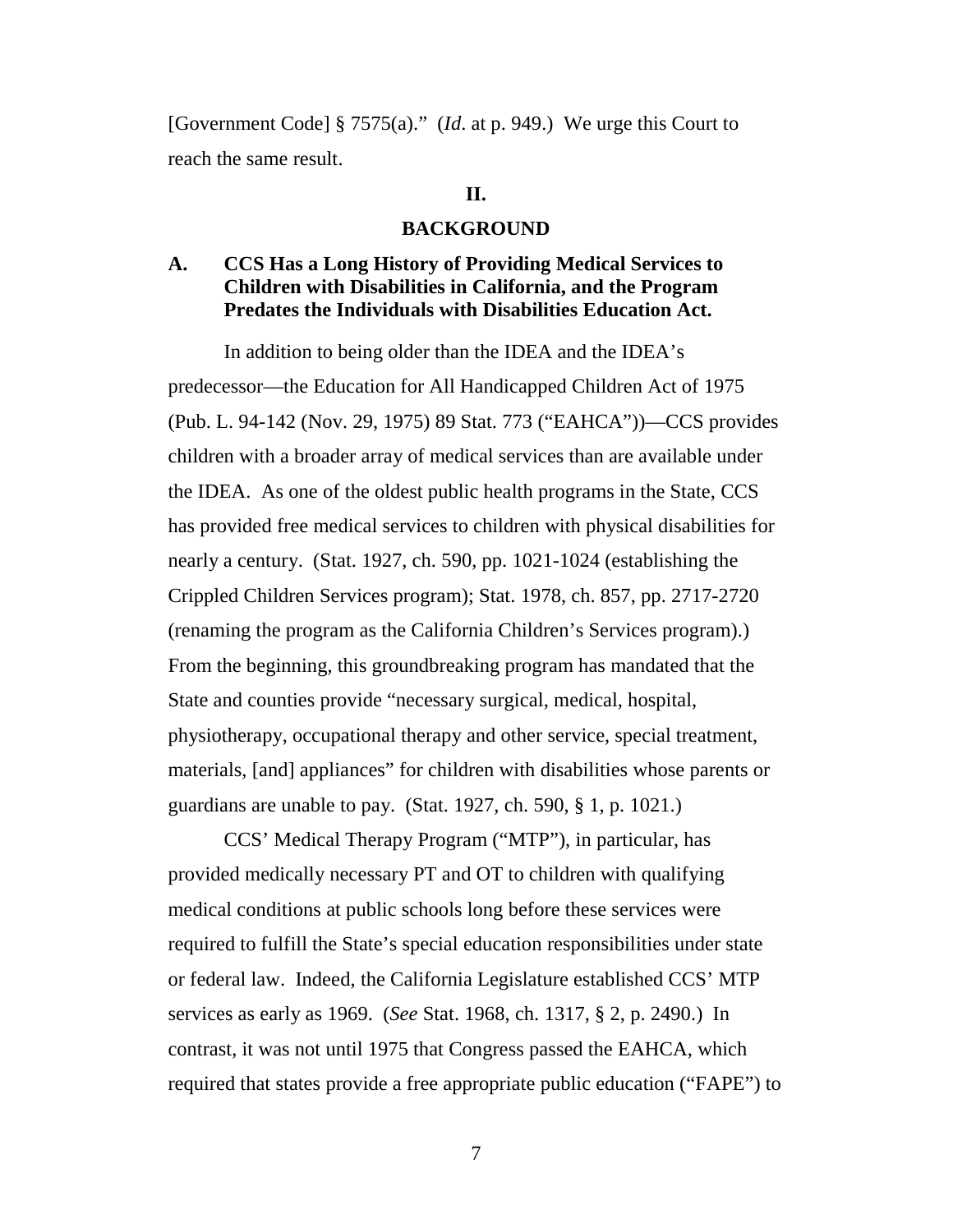children with disabilities, along with related services necessary to benefit from FAPE.

Since its creation, CCS has implemented a carefully crafted process for determining a child's medically necessity for therapy. As part of this process, parents have had the ability to contest their child's prescription for therapy by seeking a second opinion from one of three expert physicians offered by CCS. (Cal. Dept. of Health Services, CCS Manual of Procedures, "Chapter 4: The California Children Services Program for Children with Cerebral Palsy and Other Physical Handicaps in the Public Schools," § 4.4.2(H)(2) (taken from CCS Bulletin 80-16, issued September 15, 1980),

*<*http://www.dhcs.ca.gov/services/ccs/Pages/ProviderStandards.aspx>.) This basic process for determining medical necessity under CCS, and for parents to challenge such a determination, has continued to the present day. (*See* Cal. Code Regs., tit. 22, § 42140.)

# **B. Following Adoption of the EAHCA and IDEA, CCS Has Remained Responsible Only for Medically Necessary PT and OT; Local Education Agencies Must Provide Any Other OT or PT Necessary for FAPE.**

After Congress passed the EAHCA in 1975, the California Department of Health Services ("DHS")<sup>[1](#page-7-0)</sup> and the California Department of Education ("CDE") coordinated their delivery of services to children with physical disabilities in the school setting. The departments agreed that CCS was responsible for providing any medically necessary therapy prescribed under CCS requirements, and that CDE was responsible for providing any

 $\overline{a}$ 

<span id="page-7-0"></span><sup>&</sup>lt;sup>1</sup> DHS is the predecessor to the State's Department of Health Care Services. In 2007, DHS was reorganized to create the California Department of Public Health and the California Department of Health Care Services ("DHCS"). Under this reorganization, DHCS retained responsibility for CCS.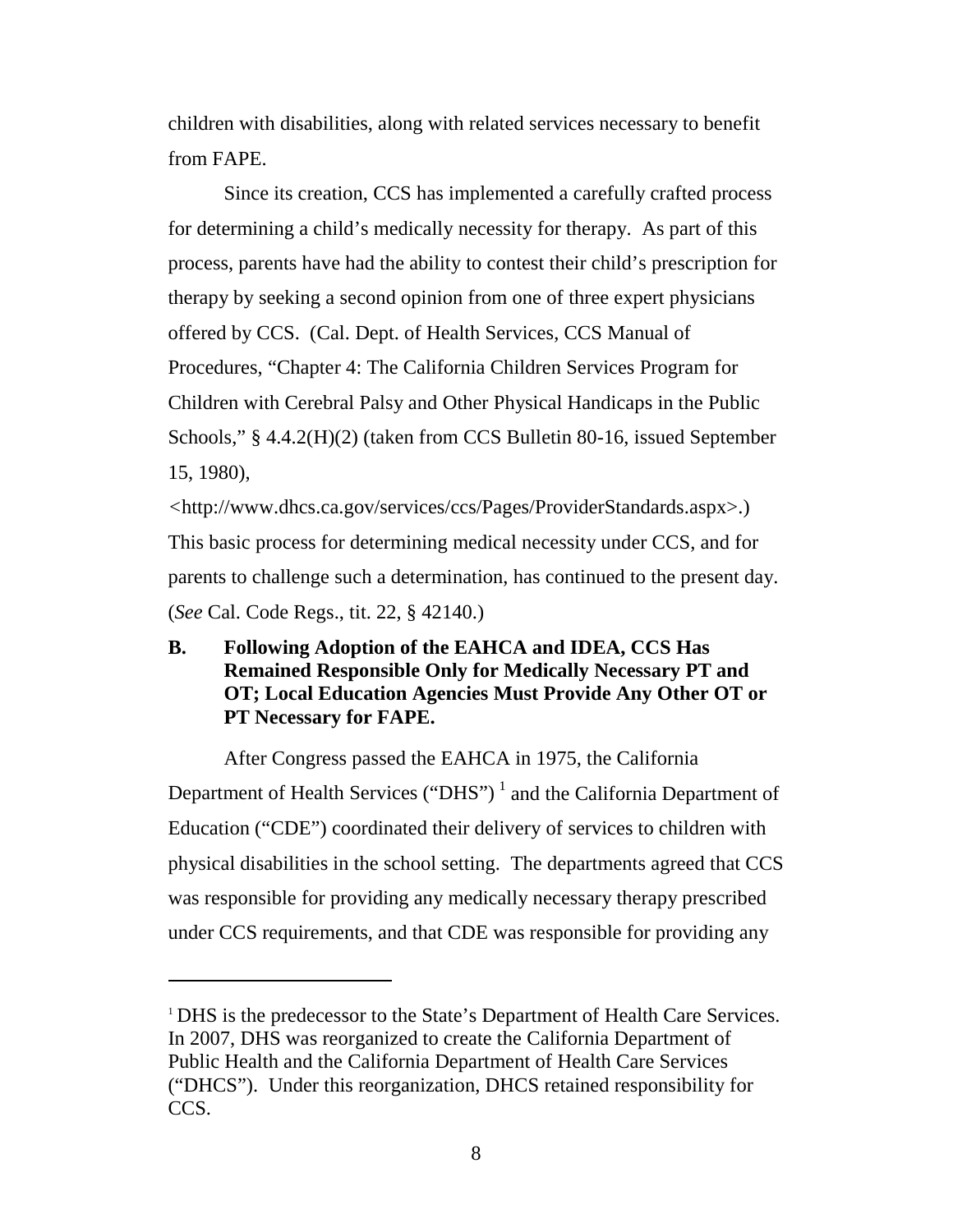other OT or PT needed to meet a child's educational needs. (Cal. Dept. of Health Services, *supra*, at § 4.7.1.)

When the California Legislature codified interagency responsibilities for implementation of the IDEA in 1984, it preserved the existing division of responsibilities between DHS and CDE, along with CCS' process for determining medical necessity. (Stat. 1984, ch. 1747, pp. 671-681, adding Chapter 26 (commencing with Section 7570) to Division 7 of Title 1 of the Government Code.) In doing so, the Legislature recognized that "a number of state and federal programs make funds available for the provision of education and related services to children with handicaps who are of school age" and declared its intent that "*existing services* rendered by state and local government agencies serving handicapped children be *maximized* and *coordinated*." (*Id*. at § 1, p. 673 (emphasis added).) Thus, the Legislature chose to incorporate CCS in the delivery of special education services only to the extent that CCS was already responsible for providing such services under its existing mandate.

The Government Code's delineation of agency responsibilities for PT and OT has remained essentially unchanged since 1984. The Superintendent of Public Instruction must:

ensure that *local education agencies* provide special education and those *related services* and designated instruction and services contained in a child's individualized education program that are *necessary for the child to benefit educationally* from his or her instructional program.

(Gov. Code, § 7573; Cal. Code Regs., tit. 2, § 60010, subd. (k) (emphasis added) (defining "local education agency" as "a school district or county office of education which provides special education and related services").) These "related services" include any PT and OT required to assist a child with a disability to benefit from special education. (Gov. Code, § 7570.) However, to the extent such services are also *medically*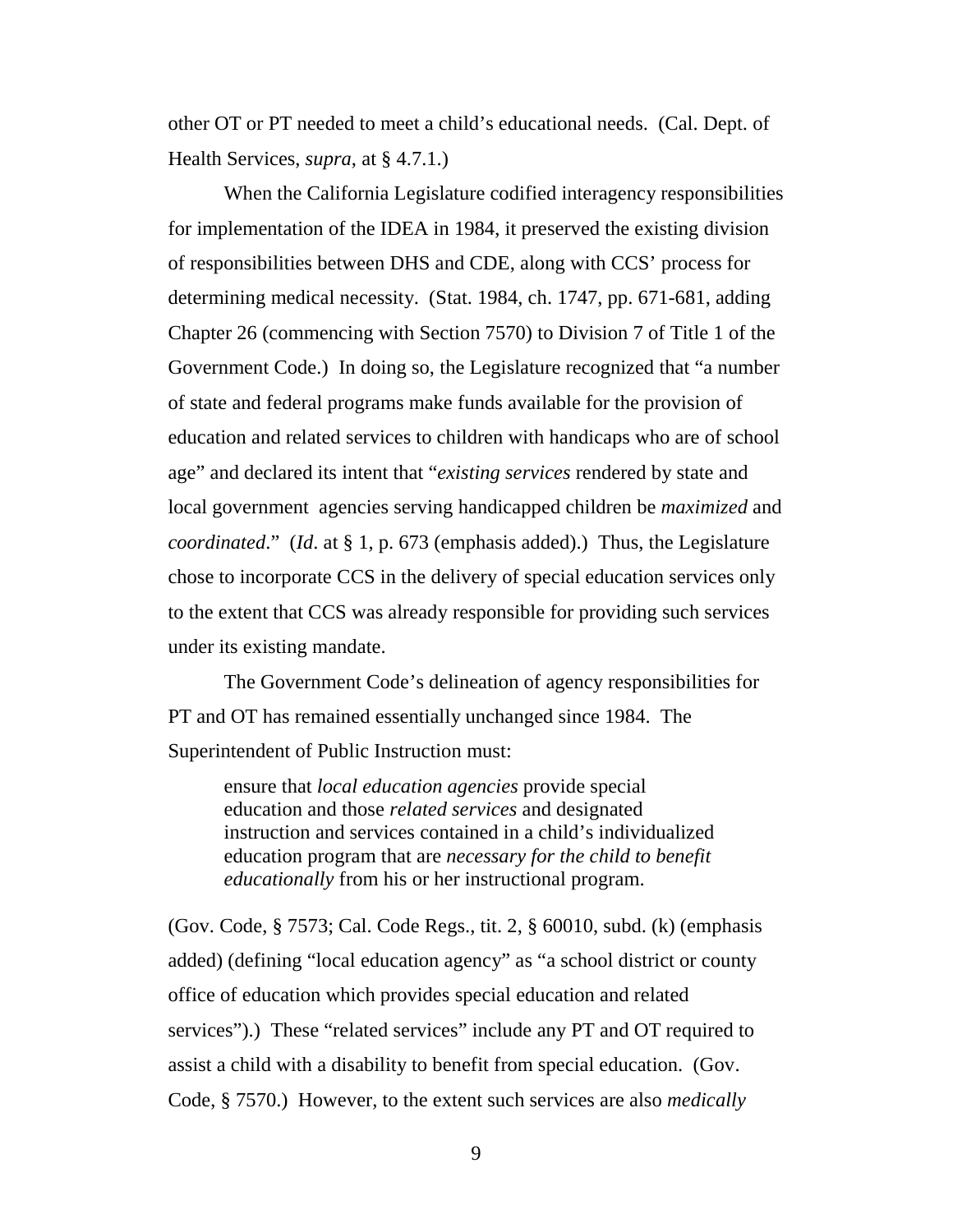necessary based upon a physicians' diagnosis and assessment, CCS maintains responsibility for providing them in accordance with CCSspecific statutes and regulations:

*Notwithstanding any other provision of law*, the State Department of Health Care Services, or any designated local agency administering the California Children's Services, shall be responsible or the provision of *medically necessary* occupational therapy and physical therapy, as specified by Article 5 (commencing with Section 123800) of Chapter 3 of Part 2 of Division 106 of the Health and Safety Code, *by reason of medical diagnosis* and when contained in the child's individualized education plan.

(Gov. Code, § 7575, subd. (a)(1) (emphasis added); *see also id*. § 7575, subd. (b) (reiterating that DHCS shall determine whether a child needs medically necessary PT and OT), and Health & Saf. Code, § 123929, subd. (a)(3) (requiring prior authorization for CCS services to be provided and that such services be medically necessary).)<sup>[2](#page-9-0)</sup> The Government Code goes on to reinforce this division of responsibility:

*Related services* or designated instruction and services *not deemed to be medically necessary* by the State Department of Health Care Services, that the individualized education program team determines are necessary in order to assist a child to benefit from special education, *shall be provided by the local education agency* by qualified personnel . . . .

(Gov. Code, § 7575, subd. (a)(2) (emphasis added).)

 $\overline{a}$ 

A child's medical need for PT and OT is assessed during the CCS Medical Therapy Conference, when the child, his or her parent, a physician, and an occupational therapist and/or physical therapist meet to review and approve the child's therapy plan. (Cal. Code Regs., tit. 2, §§ 60300,

<span id="page-9-0"></span><sup>2</sup> Indeed, CCS is responsible for providing any and all medically necessary PT and OT that a child with a qualifying condition requires, irrespective of whether the services are educationally necessary. (Health  $&$  Saf. Code,  $\S$ 123875.)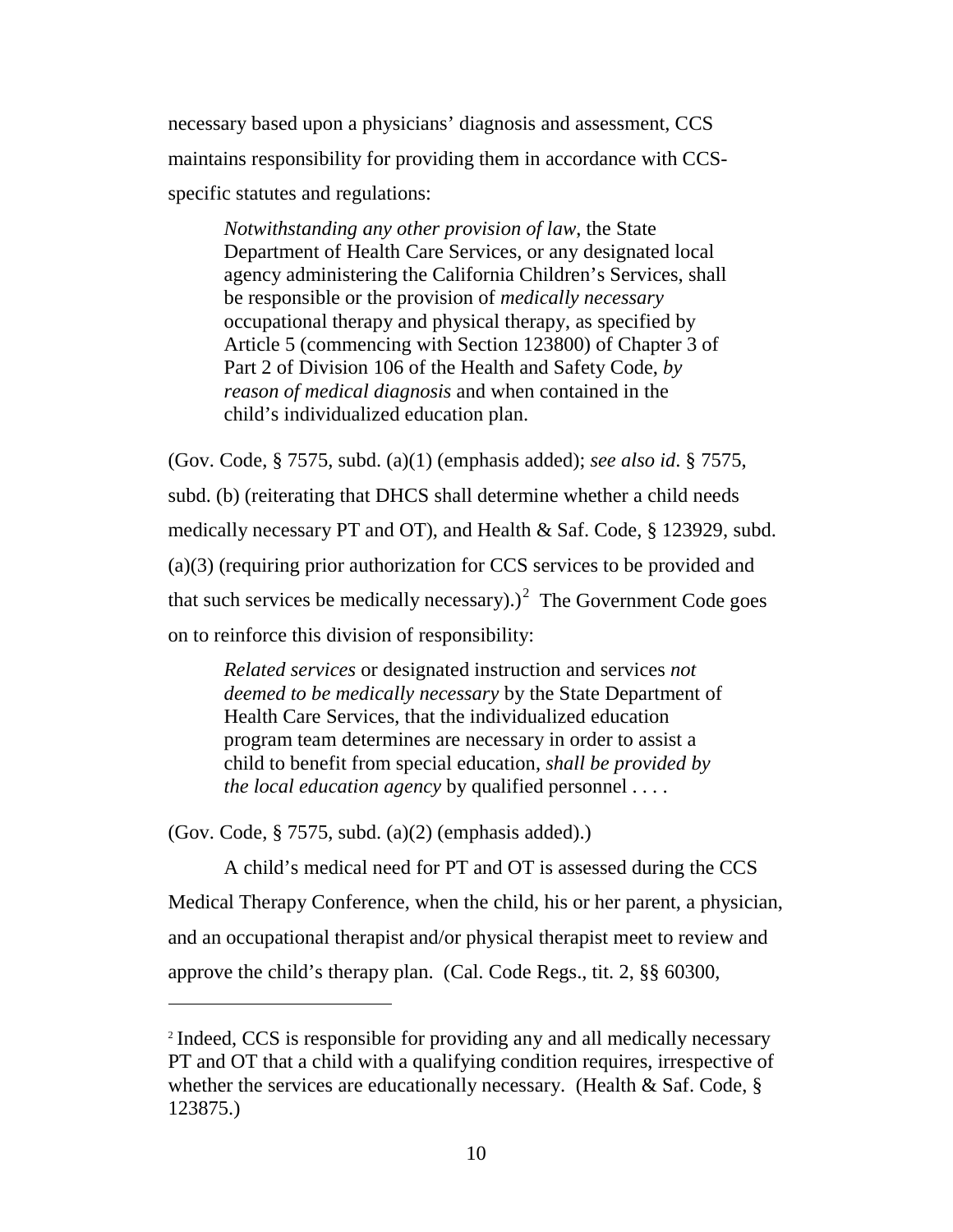subd. (h), 60323, subd. (a), (b).) Consistent with the requirement that the therapy be "medically necessary," California regulations require that the physician—who must be CCS-approved and of a specialty appropriate for treating the patient's eligible condition—issue a medical prescription for any therapy determined to be medically necessary. (*Id*. at § 60323, subd. (c), (d).) This determination depends on the physician's evaluation of the patient's physical and functional status. (*Id*. at § 60323, subd. (d).)

The determination of medical necessity, however, does not end with the CCS Medical Therapy Conference. California regulations establish a CCS-specific process for parents or guardians to contest the frequency of therapy prescribed by CCS, similar in nature to the CCS appeal process that existed before the Legislature codified interagency responsibilities for children with disabilities. Specifically, any parent or guardian who disagrees with a CCS physician's decision "shall be provided with the names of three *expert physicians* from whom the client will choose one, who will evaluate the child at CCS expense," and provide a final opinion. (Cal. Code Regs., tit. 22, § 42140, subd. (a) (emphasis added).) An "expert physician" is one who is certified as a specialist by the American Board of Medical Specialists *and* has a faculty appointment at an accredited medical school. (Cal. Code Regs., tit 22, § 41427.5.)

When CCS determines that an initiation or change in therapy is medically appropriate, changes may be necessary in the Student's IEP, such as an increase or decrease in the provision of therapy that is not medically necessary but nevertheless educationally necessary. (*See* 2 Cal. Code Regs., § 60310, subd. (c)(5).) If CCS decides to increase, decrease, change the type of intervention, or discontinue OT or PT for a student, it notifies the IEP team and parent within 5 days of the decision, and the LEA is responsible for convening an IEP team meeting. (2 Cal. Code Regs., § 60325, subd. (c).) The LEA is also responsible for convening an IEP team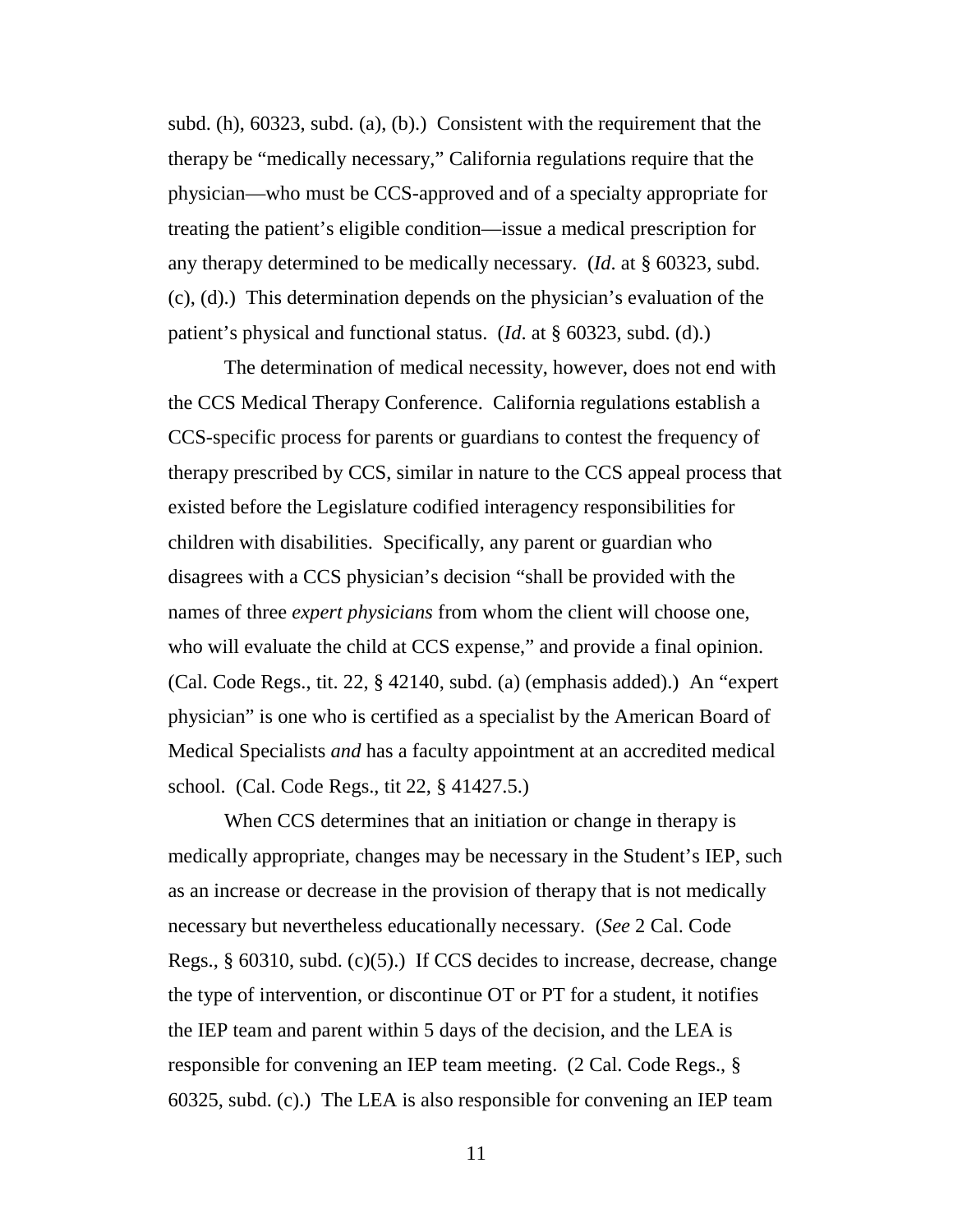meeting when requested by a parent or other authorized person. (*Ibid*.) CCS participates in meetings of the IEP team when services are going to be included, increased, decreased, changed or discontinued. (*Id*. at § 60325, subd. (b)-(e); Gov. Code,  $\S 7572$ , subd. (d).) But contrary to the decision and order issued by the Administrative Law Judge in this case ("ALJ"), the IEP team has no role in approving or disapproving of CCS' medical necessity determinations. (Compare *Parents on Behalf of Student v. Tuolumne County Cal. Children's Services* (July 15, 2013), Off. of Admin. Hearings, OAH Case No. 2012100238,

<http://www.documents.dgs.ca.gov/oah/seho\_decisions/2012100238.pdf>, at p. 37 [hereinafter "OAH Decision"], with Gov. Code, § 7572 and 2 Cal. Code Regs., § 60325.) The IEP team's role is limited to determining what designated instruction and services or related services are necessary to enable the student to benefit from the special education program. (*See* 2 Cal. Code Regs., § 60325, subd. (e).)

To the extent a child would derive educational benefit from PT or OT that is not deemed, or beyond those deemed, medically necessary by CCS, a child is entitled to receive those services from his or her LEA. The LEA maintains responsibility for assessments of whether a child requires PT or OT that is educationally necessary but not medically necessary. (*See*  Cal. Code Regs., tit. 2, § 60320, subd. (a), (b).) These determinations of *educational* necessity may be challenged by means of an independent assessment. (*See* Gov. Code, § 7572, subd. (c)(2), (d); Ed. Code, § 56320 *et seq*.) These independent assessments apply exclusively to disputes about the provision of services that are educationally necessary but not medically necessary: CCS's responsibility is limited to providing medically necessary OT and PT as specified in CCS-specific statutes and regulations, "[n]otwithstanding any other provision of law." (Gov. Code, § 7575, subd.  $(a)(1)$ .)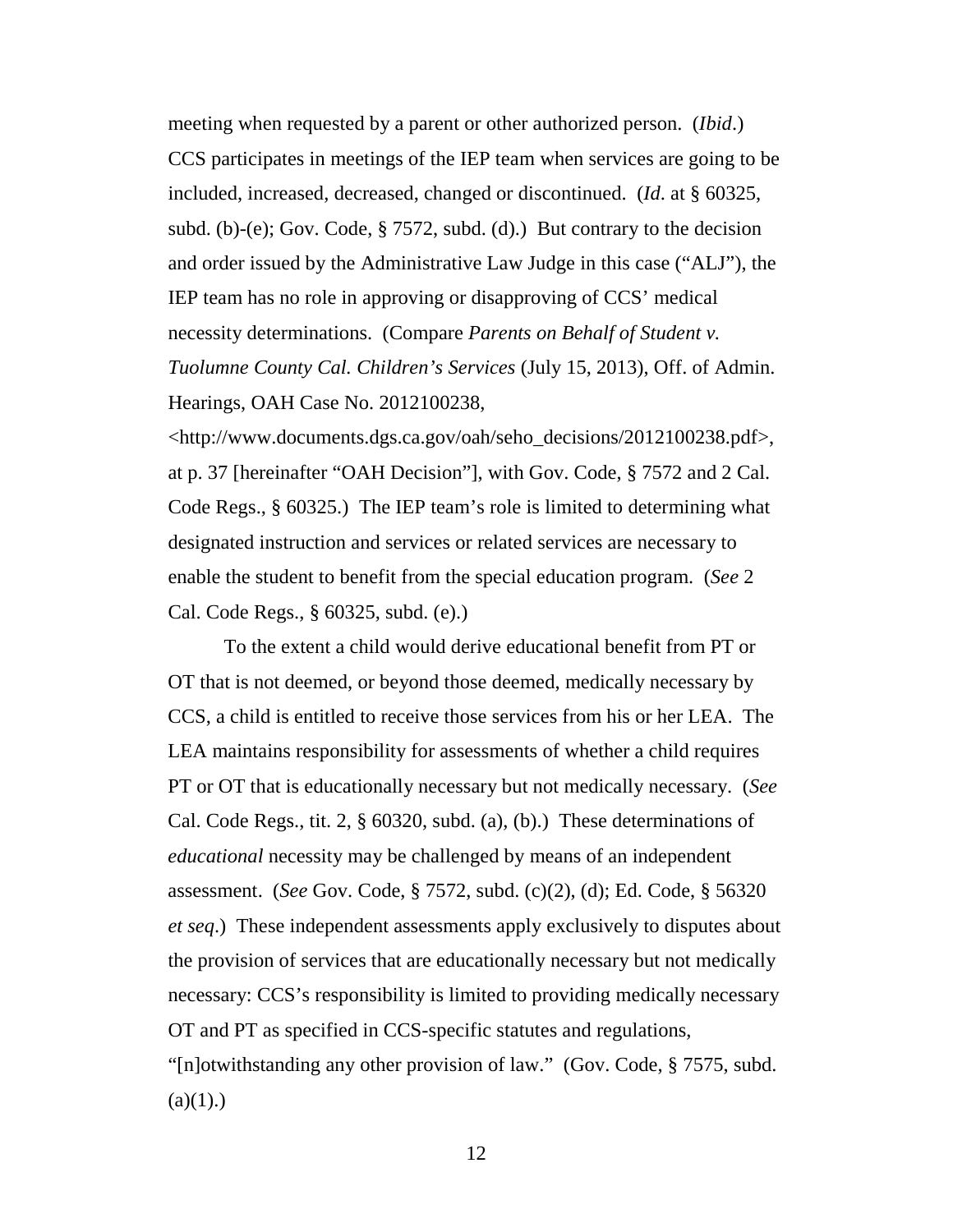As confirmed by a federal district court in a very similar case, the due process hearing guaranteed by the IDEA and California law implementing the IDEA is "not to reconsider CCS's determination of medical necessity" but to ensure that all special education and related services necessary for the child to benefit from his or her instructional program (i.e., all educationally necessary services) are included in the child's IEP. (*Douglas v. Cal. Off. of Admin. Hearings* (N.D. Cal. 2015) 78 F.Supp.3d 942, 949.) The court reviewed the arguments and earlier decisions in this case and explicitly rejected the position urged by the Real Parties in Interest. (*Id*. at p. 949, fn. 4.) The court explained that "the ALJ's authority in the due process hearing is limited to determining whether services are educationally necessary" and "once the ALJ determines that services are educationally necessary, his discretion is limited to allocating provision of the services in accordance with [Government Code] § 7575(a)." (*Id*. at p. 949.)

# **C. CCS' Process for Determining Medical Necessity Is Wholly Consistent with the IDEA and California Law Implementing the IDEA.**

The CCS process for determining medical necessity comports with state and federal law governing the education of children with disabilities. Pursuant to the portion of the Government Code governing interagency responsibilities for service provision to children with disabilities, "[o]ccupational therapy and physical therapy assessments shall be conducted by *qualified medical personnel as specified in regulations developed by the State Department of Health [Care] Services*." (Gov. Code, § 7572, subd. (b) (emphasis added).) Subdivisions (a) and (c) of Government Code section 7572 go on to provide that all PT and OT assessments are governed by Education Code section 56329, subdivision (b), which recognizes that: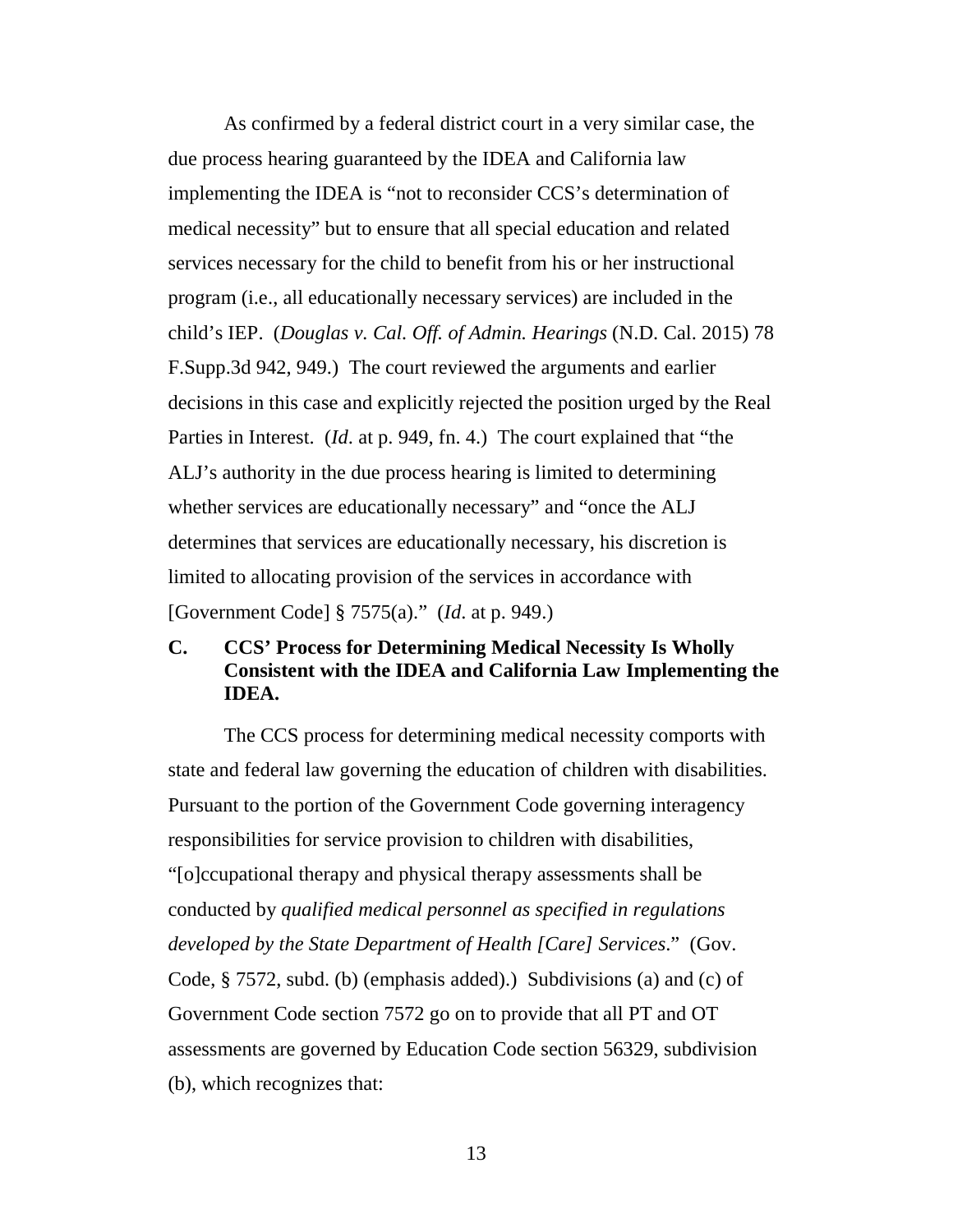[a] parent or guardian has the right to obtain, at public expense, an independent educational assessment of the pupil from qualified specialists . . . if the parent or guardian disagrees with an assessment . . . , in accordance with Section 300.502 of Title 34 of the Code of Federal Regulations.

The due process safeguards in these federal regulations require that "the criteria under which the [independent] evaluation is obtained, including the location of the evaluation and the qualifications of the examiner, must be the same criteria that the public agency uses when it initiates an evaluation." (34 C.F.R. § 300.502(b), (e).) Thus, the Education Code and federal regulations both require that any independent evaluation of CCS' medical necessity determination meet CCS' requirements for evaluation, including use of a CCS-approved physician to determine and prescribe necessary services. (Cal. Code Regs., tit. 2, § 60323, subd. (c), (d); Cal. Code Regs., tit. 22, § 42140, subd. (a).)

Consistent with Government Code section 7572's assessment requirements, Government Code section 7575, subdivision (a)(1), makes CCS responsible for providing PT and OT "as specified" by the portion of the Health and Safety Code establishing CCS. Health and Safety Code section 123950 specifies that "[t]he designated county agency shall administer the medical-therapy program in local public schools for physically handicapped children" and that DHCS "may adopt regulations to implement this section . . . ." The regulations concerning interagency responsibility for disabled students also provide that "medical therapy services must be provided by or under the supervision of a registered occupational therapist or licensed physical therapist *in accordance with CCS regulations and requirements*." (Cal. Code Regs., tit. 2, § 60323, subd. (f) (emphasis added).) Those regulations include the appeal process whereby a parent may obtain an independent evaluation and final opinion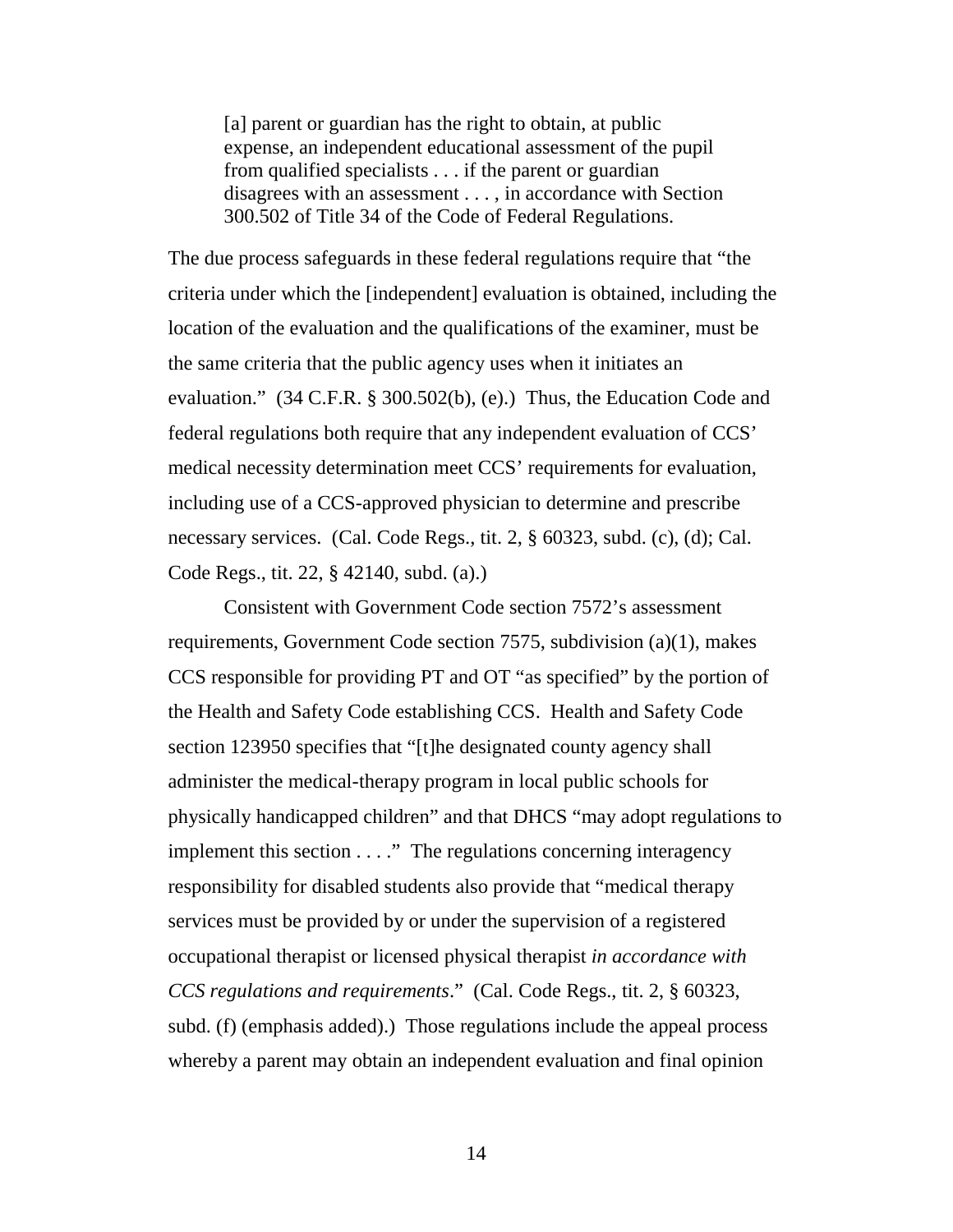by selecting one of three expert physicians offered by CCS. (Cal. Code Regs., tit. 22, § 42140.)

The interagency agreement between DHCS and CDE confirms the application of CCS policies, procedures, and requirements for disputes concerning medical necessity determinations. The agreement states that the State CCS program shall "[p]rovide technical assistance to county CCS programs to assure that CCS offers dispute resolution *through an expert physician* when the parent is in disagreement with the medical therapy conference decision." (State Interagency Cooperative Agreement between The California Department of Education and The California Department of Health Services, Children's Medical Services Branch, California Children Services, Medical Therapy Program (2005), at p. 13, *<*http://www.dhcs.ca.gov/services/ccs/Documents/ccsin0701.pdf>

(emphasis added).) The agreement further requires that the State CCS program "[m]aintain and monitor standards for medically necessary physical therapy and occupational therapy for MTP eligible children according to CCS policies and procedures." (*Id*. at p. 14.)

#### **III.**

#### **ARGUMENT**

# **A. Reversal of the Superior Court's Decision Would Disrupt the Long-Standing Division of Responsibilities and Funding Streams for Agencies Serving Children with Disabilities.**

According to the Superior Court, the ALJ decision merely affirmed determinations of medical necessity to CCS and the IEP team (Order After Hearing, filed Jan. 5, 2015, at 10:9-14), but the decision fundamentally undermines the State's carefully considered scheme for delivering services to children with disabilities. It requires CCS to either provide services without a CCS-approved physician's prescription or to make CCS' medical necessity determinations subject to the IEP team's approval or a due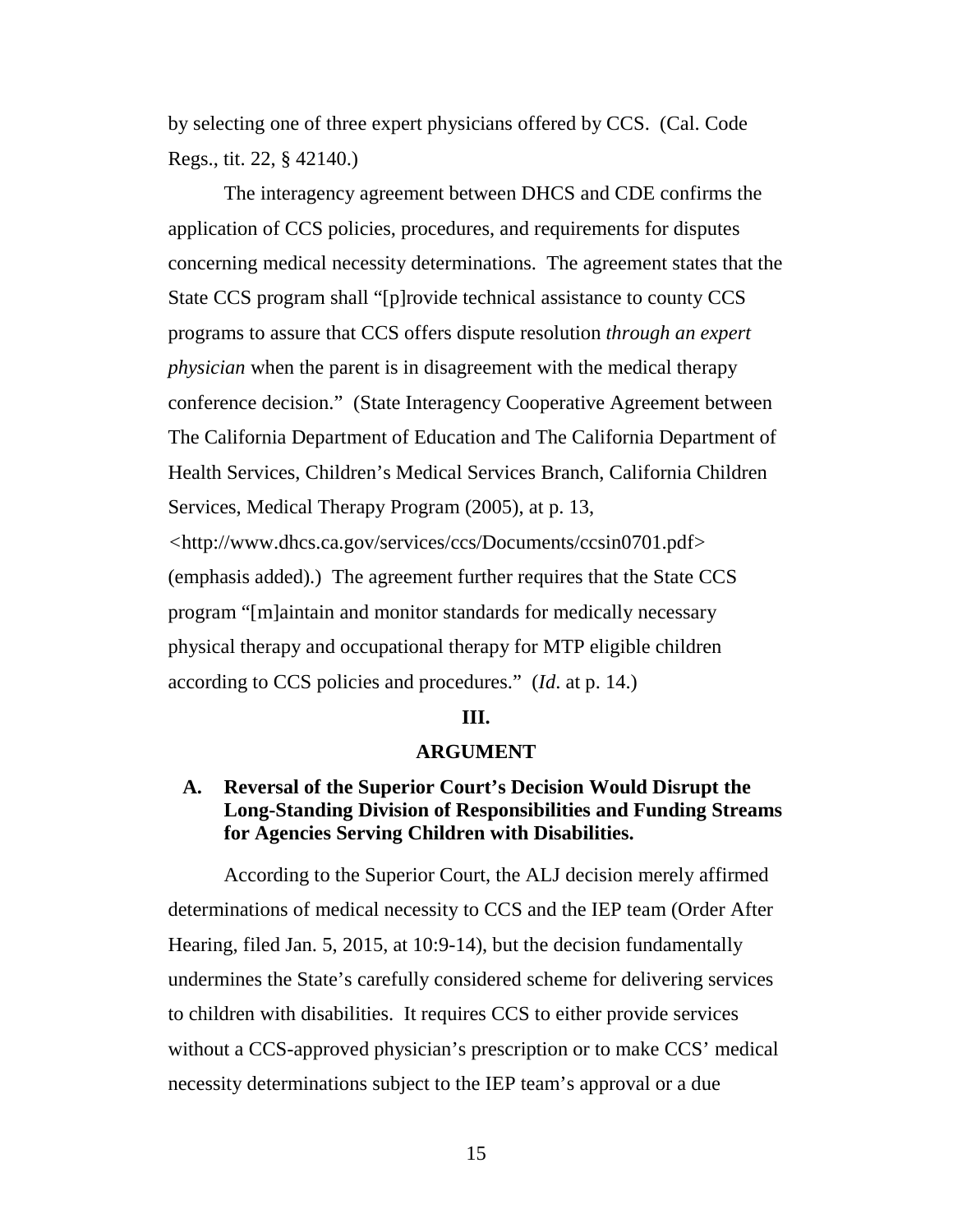process hearing. (*See* OAH Decision, at pp. 36-37.) But nowhere does the Government Code provide that CCS' therapy recommendations are adopted "to the extent that the IEP team adopts those recommendations as medically necessary." (Compare OAH Decision at p. 37 with Gov. Code, § 7572, subd.  $(c)(2)$ .) The decision opens the door for IEP team members, administrative law judges, and courts to determine medical necessity and to order CCS to provide non-medically necessary services (i.e., services without a physician's prescription). But it fails to consider how such decisions will be made and how it affects the existing division of responsibilities between CCS and the LEAs.

Under the long-standing legislative scheme, CCS—which has provided medical services to disabled children for almost a century provides only medically necessary PT and OT, and the LEAs—which has long provided children with educational services—provide any other educationally necessary PT and OT. Because these agencies have developed standards, procedures, and funding streams unique to their area of expertise, the division of responsibilities between these agencies cannot be altered without seriously disrupting the services provided by state and local agencies.

Among other things, this would result in a substantial increase in operational costs for CCS; an enormous, unfunded liability for DHCS and the counties operating CCS; and potential cuts in other public services provided by DHCS and the counties. Whereas LEAs pay for IEP-required services through a mix of federal IDEA funds, designated state funds, and their own general funds, the vast majority of CCS patients are covered by California's Medicaid program, Medi-Cal, which only reimburses CCS for the cost of medically necessary services, as determined by an accredited physician, provided to covered patients. (*See* Legislative Analyst's Office, *Overview of Special Education in California* (2013),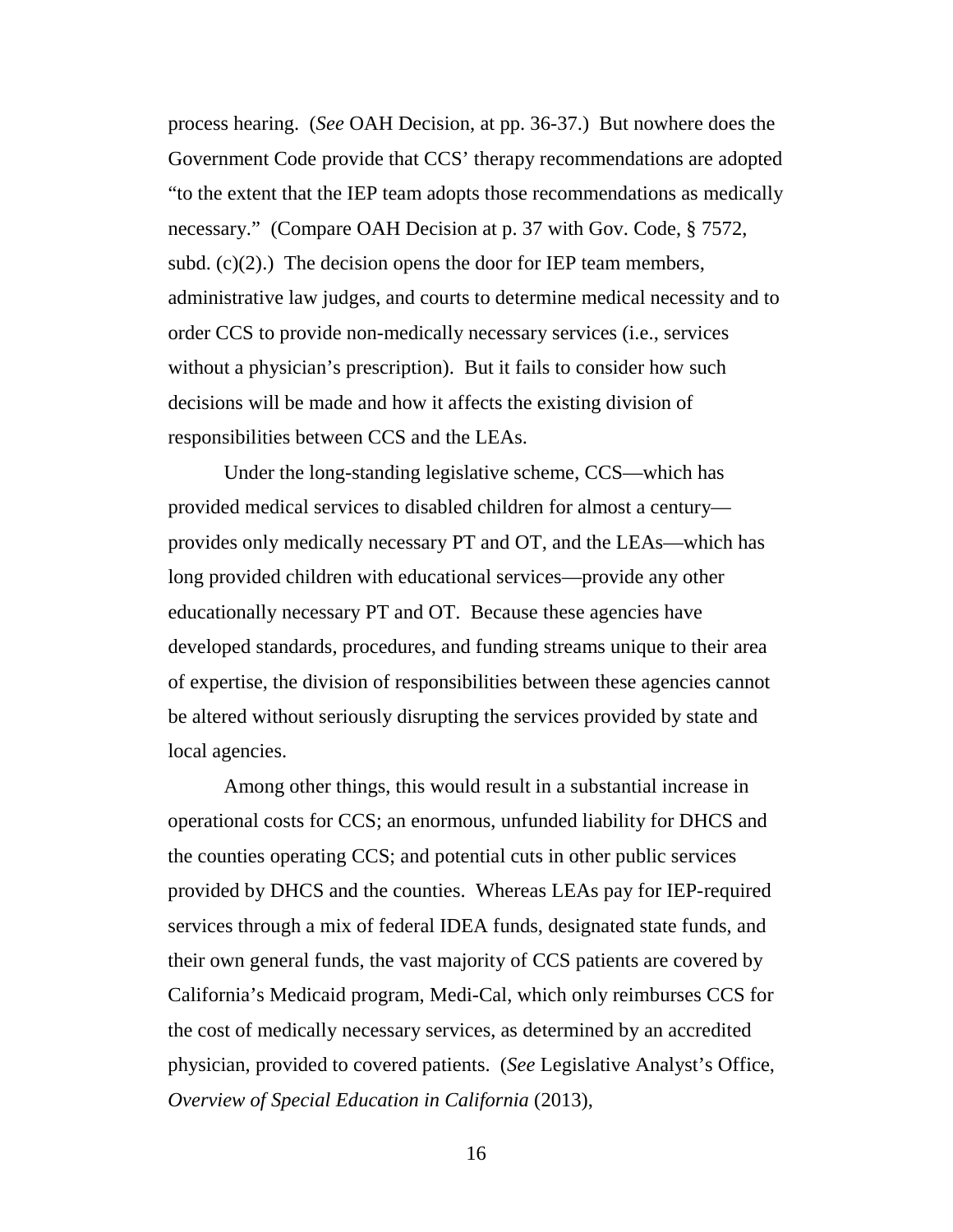*<*http://www.lao.ca.gov/reports/2013/edu/special-ed-primer/special-edprimer-010313.aspx>; DHCS, CCS, Program Overview (Jul. 22, 2015, 1:31 PM),

*<*http://www.dhcs.ca.gov/services/ccs/Pages/ProgramOverview.aspx>.) The cost of all other CCS services is covered by a mix of federal, State, and county funds. DHCS, *supra*. CCS does *not* receive funds under the IDEA to cover PT or OT provided to disabled children, and if CCS were required to provide these services without a CCS-approved physician's prescription, it is uncertain whether any funds currently provided to the LEAs could or would be made available to CCS for such services. Unable to rely on Medi-Cal funding for the services, DHCS and the counties would have to divert funds earmarked for other essential services, such as medical care and general assistance for the indigent, social services for abused and neglected children and the elderly, services for the severely mentally ill and disabled, law enforcement, jail operations, code enforcement, parks, and road maintenance.

Forcing CCS to cover services that have not been deemed medically necessary by a physician, much less a CCS-approved physician, would also place DHCS and the counties in a role that they are neither accustomed nor qualified to handle. DHCS and the counties oversee the provision of medical services; they do not oversee the provision of educational services. Needless to say, neither DHCS nor the counties have the experience and expertise needed to recommend and provide educational services that are not medically necessary.

Indeed, affirmance of the superior court's decision places judges in the position of evaluating the assessments of private therapists—who themselves are unqualified to determine medical necessity—to determine whether CCS services are appropriate. Under this process, DHCS, the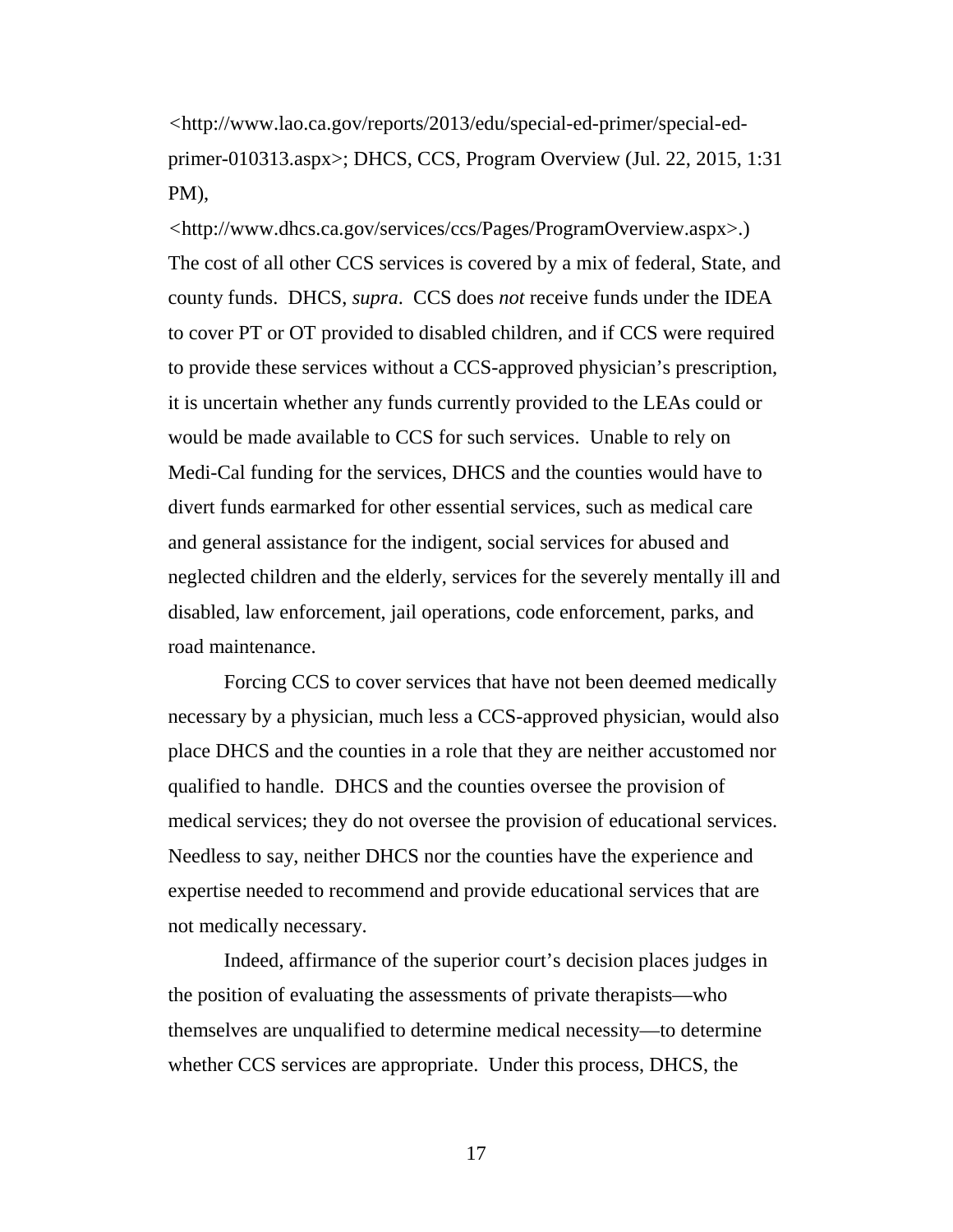counties, and the LEAs would be unable to predict when and to what extent they will be responsible for providing services.

Thus, any alteration to the current system for delivering services to children with disabilities would have far-reaching, deleterious consequences for the operations of state and local government agencies, for the financing of these services, and ultimately, for the families and the larger communities served by these agencies.

# **B. A Decision in Parents' Favor Would Create a Patchwork of Appeal Processes that Would Be Impossible for CCS to Administer and for CCS Families to Navigate.**

For almost a century, CCS has provided far more than just medical services that are educationally necessary. To ensure that disabled children – including those children who have not yet reached school age – receive *all* medically necessary services, CCS has established a carefully crafted process for providing these services, including an appeals process that ensures that covered children can get second opinions from qualified physicians.

When the California Legislature integrated CCS into the State's delivery of FAPE, the Legislature emphasized its desire that existing programs for children with disabilities be "maximized and coordinated." (Stat. 1984, ch. 1747, § 1, p. 673.) "[T]o better serve the educational needs of the state's handicapped children," *id*., the Legislature recognized the importance of CCS and the medical services it provides and preserved CCS' process for appealing medical necessity determinations for medical therapies provided to disabled children in the school setting. Having a single process for appealing all medical necessity determinations minimizes confusion, promotes uniformity of expectations and standards for all CCS patients, parents, and staff, and reduces administrative costs.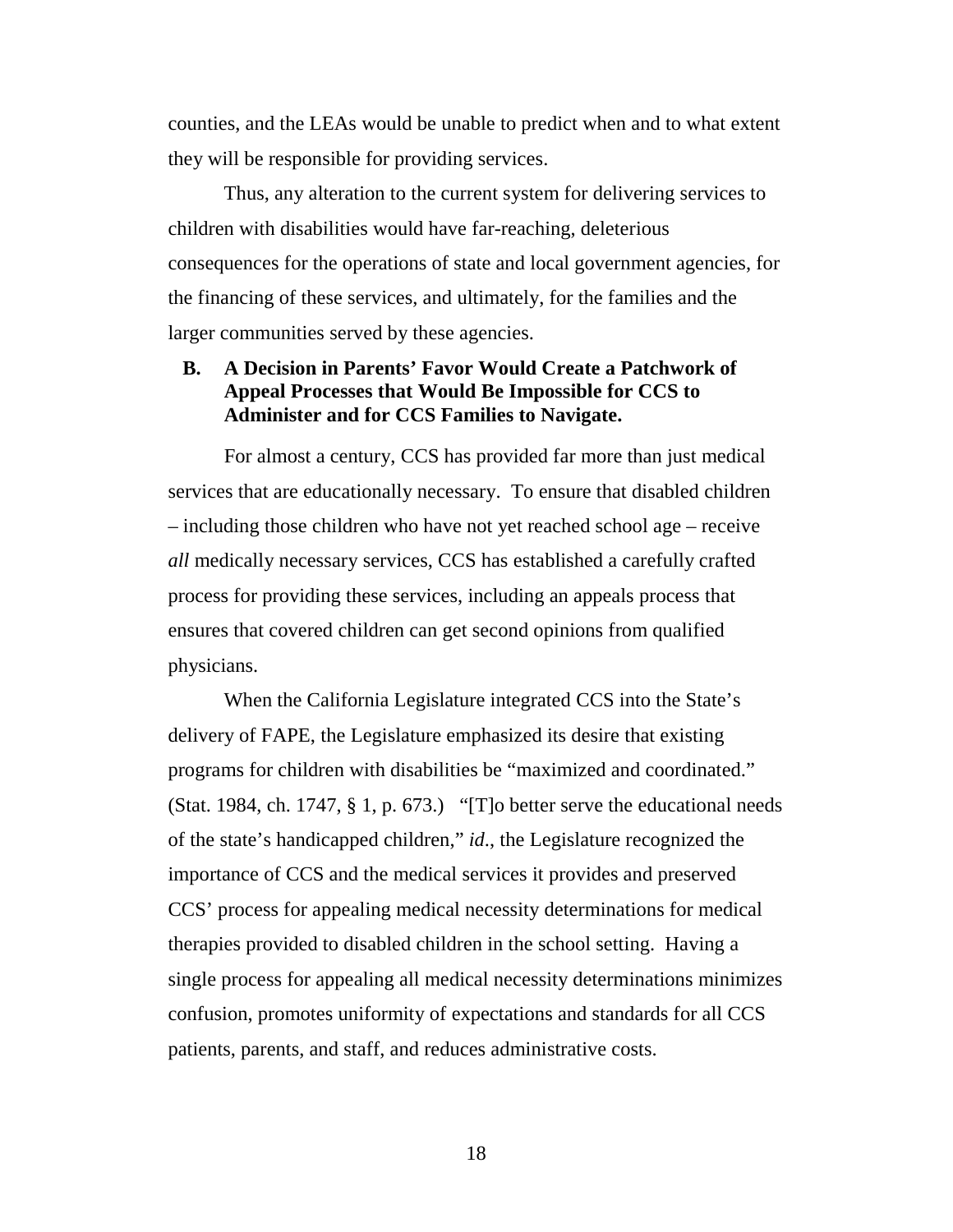However, under the dual appeal process urged by Parents, MTP patients—alone among CCS patients—could contest medical necessity determinations through a separate appeals process without the benefit of any other physician's medical opinion. Under the scheme advanced by Parents, a medical necessity determination involving a child who has not yet reached school age (i.e., a non-MTP patient) could only be appealed according to CCS' process, but once that child reached school age and arguably had an educational need for these medical services, the child could opt for a different appeal process. This dual process would also allow a family to follow one appeal process to contest medical necessity determinations from CCS' MTP but require the family to follow an entirely different appeal process to challenge medical necessity determinations for any other services provided by CCS for that family. Finally, this dual process would allow that administrative law judges and federal courts decide whether services are medically necessary based on the opinions of non-physicians. Besides defying logic, this scheme would be an administrative nightmare for DHCS and the counties to administer. It is also unduly complex, risks inconsistent decisions, and creates unnecessary confusion for families already confronting difficult and stressful circumstances.

Given that the appeal process urged by Parents would fail to improve the consistency or quality of medical necessity determinations, and would instead create needless confusion among CCS patients, parents and staff, this Court should reject Parents' position.

### **C. Parents Should Not Be Allowed to Cherry Pick the Process by Which They Contest a Medical Necessity Determination or the Agency that will Provide Services for Their Child.**

The present lawsuit is nothing more than an attempt by Parents to force CCS to provide services beyond the scope of its mandate. Parents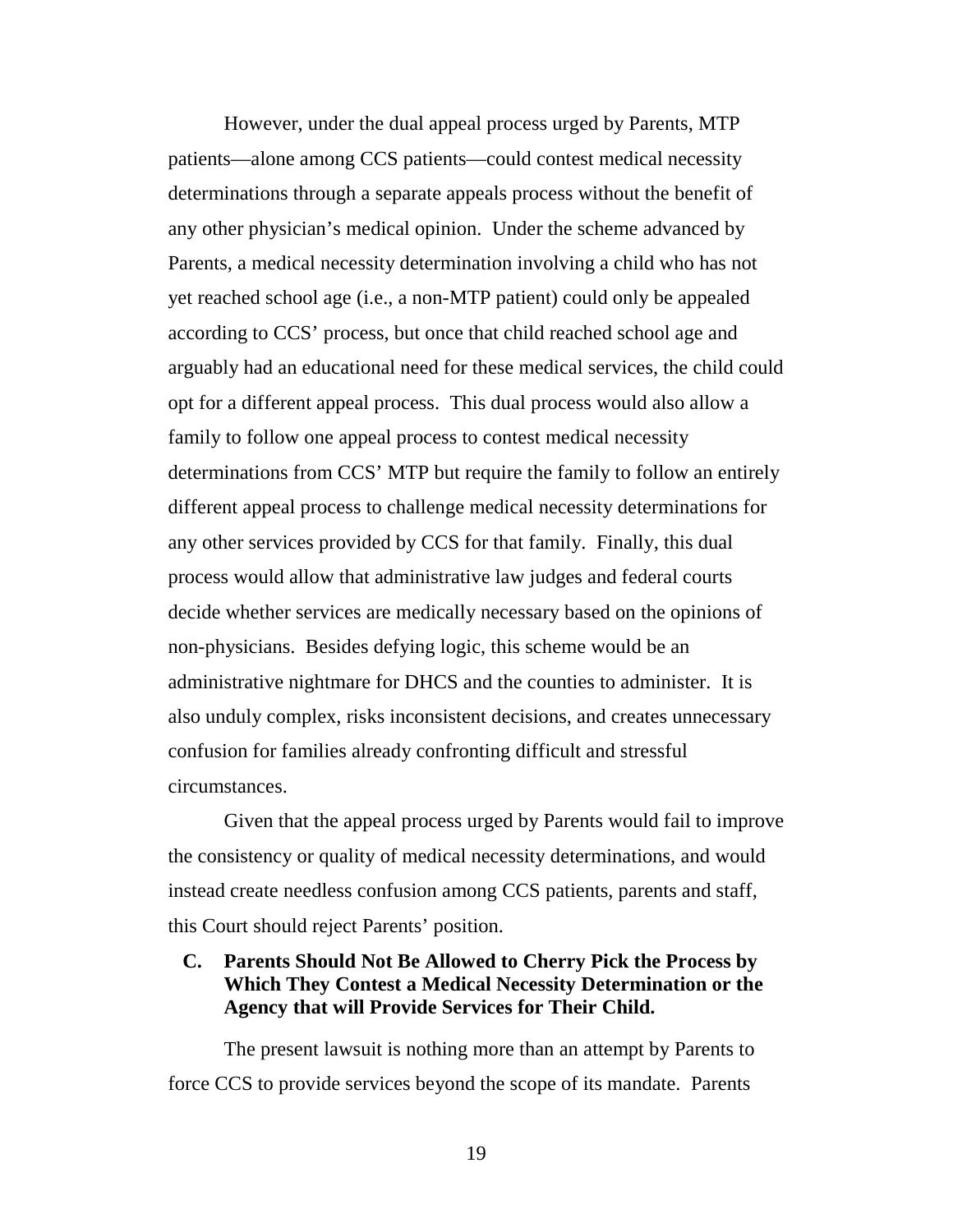initially filed a claim against both CCS and their child's LEAs under the IDEA's special education hearing process, but Parents inexplicably settled with the LEAs and chose to go after CCS alone for additional PT and OT. Parents had the right to make these strategic decisions. But they do not have the right to disregard the process carefully crafted by the California Legislature to meet the medical and educational needs of *all* disabled children. Neither federal nor state law gives Parents the power to cherry pick the process for appealing the scope of services provided by CCS.

In addition to refusing to follow the appropriate process for challenging the medical necessity determination, Parents chose to relieve the governmental entity required by law to provide any additional, nonmedically necessary therapy. Under California law, the LEAs were responsible for any additional therapy educationally necessary for Student. (*See* Gov. Code, §§ 7573, 7575, subd. (a)(2).) Yet, Parents chose to settle with the LEAs and release them from any additional responsibility for Student's PT and OT. Having agreed to forego any additional therapy from the LEAs, Parents should not be rewarded for circumventing state laws. Like every other parent with a child in CCS, Parents must follow the rules and procedures laid out by the California Legislature to ensure that the medical and educational needs of *all* disabled children can be met.

### **IV.**

### **CONCLUSION**

To provide disabled children with the services they need, the California Legislature has carefully crafted a statutory framework that maximizes and coordinates existing programs and services. Under this framework, CCS provides all medically necessary services, while the LEAs provide all other educationally necessary services. And as part of this framework, California has created *separate* procedures for challenging decisions made by CCS and the LEAs. The Parents knew about the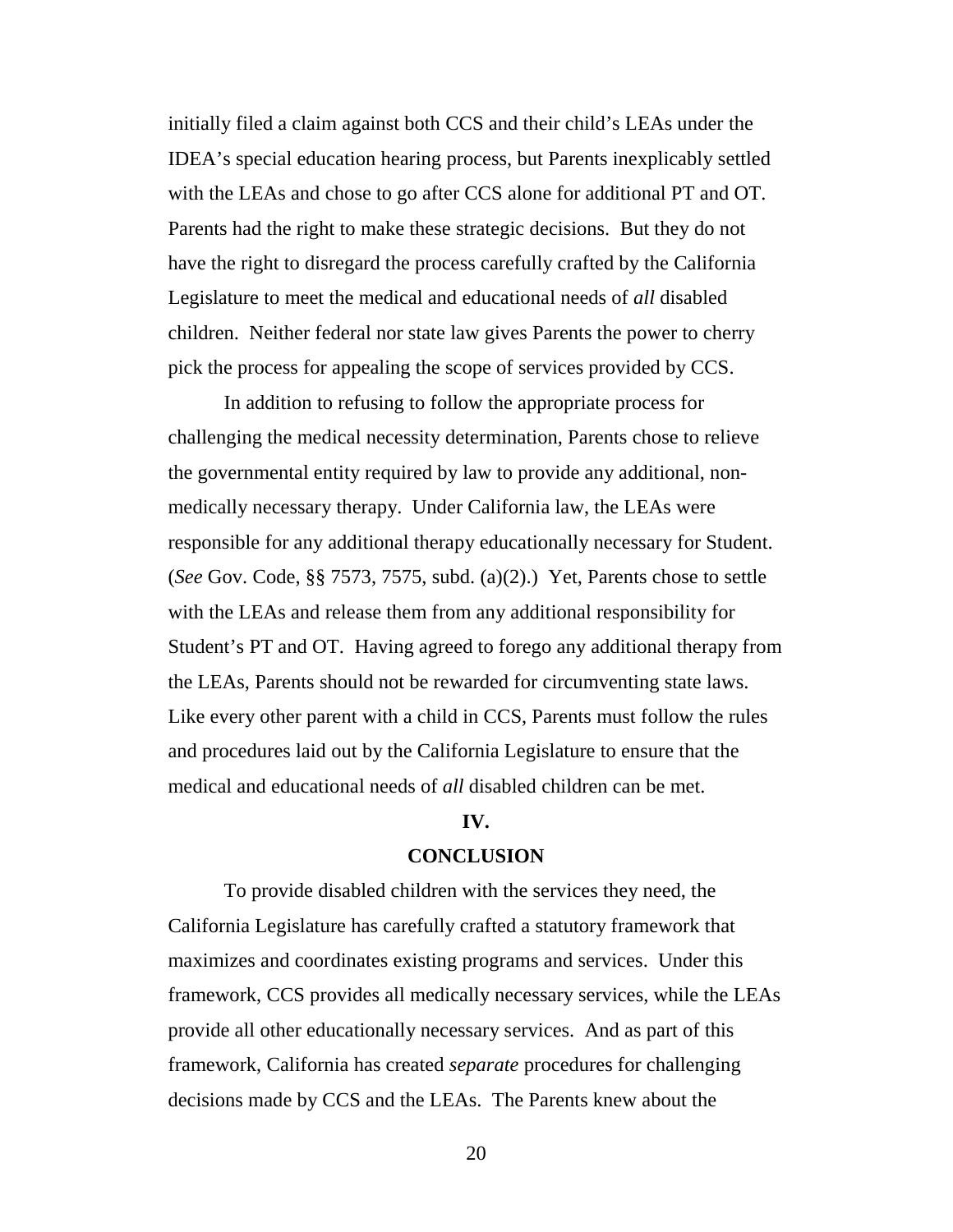procedure for appealing CCS' determination but chose to disregard it. The Parents also knew that the LEAs were responsible for providing all educationally necessary services that are not medically necessary but chose to relieve the LEAs of that responsibility through a settlement. Having made these strategic choices, the Parents cannot force CCS to employ their chosen procedure to force CCS to provide services that they are not legally obligated to provide.

A contrary conclusion would have serious repercussions on the provision of services to children with disabilities in California. It would open the floodgates to demands for CCS to provide non-medically necessary PT and OT services. It would allow parents to ignore the requirement that a CCS-certified physician provide a second evaluation of a child whenever they are dissatisfied with the initial CCS determination. It would place the Office of Administrative Hearings and, thereafter, the federal courts in the position of resolving disputes about a child's *medical* need for therapy. And it would upend the State Legislature's long-standing division of agency responsibilities for children with disabilities by forcing CCS to provide services that are not medically necessary. Given CCS' limited resources and the costly nature of these services, the program's ability to serve truly needy children and to provide other vital public services would be compromised.

For the reasons set forth above, and those in the brief of Petitioner-Appellant, the superior court's judgment against Petitioner-Appellant should be reversed.

Dated: January 13, 2016 Respectfully submitted,

By:  $\frac{1}{s}$ 

JENNIFER B. HENNING, SBN 193915 Attorney for *Amicus Curiae* California State Association of Counties